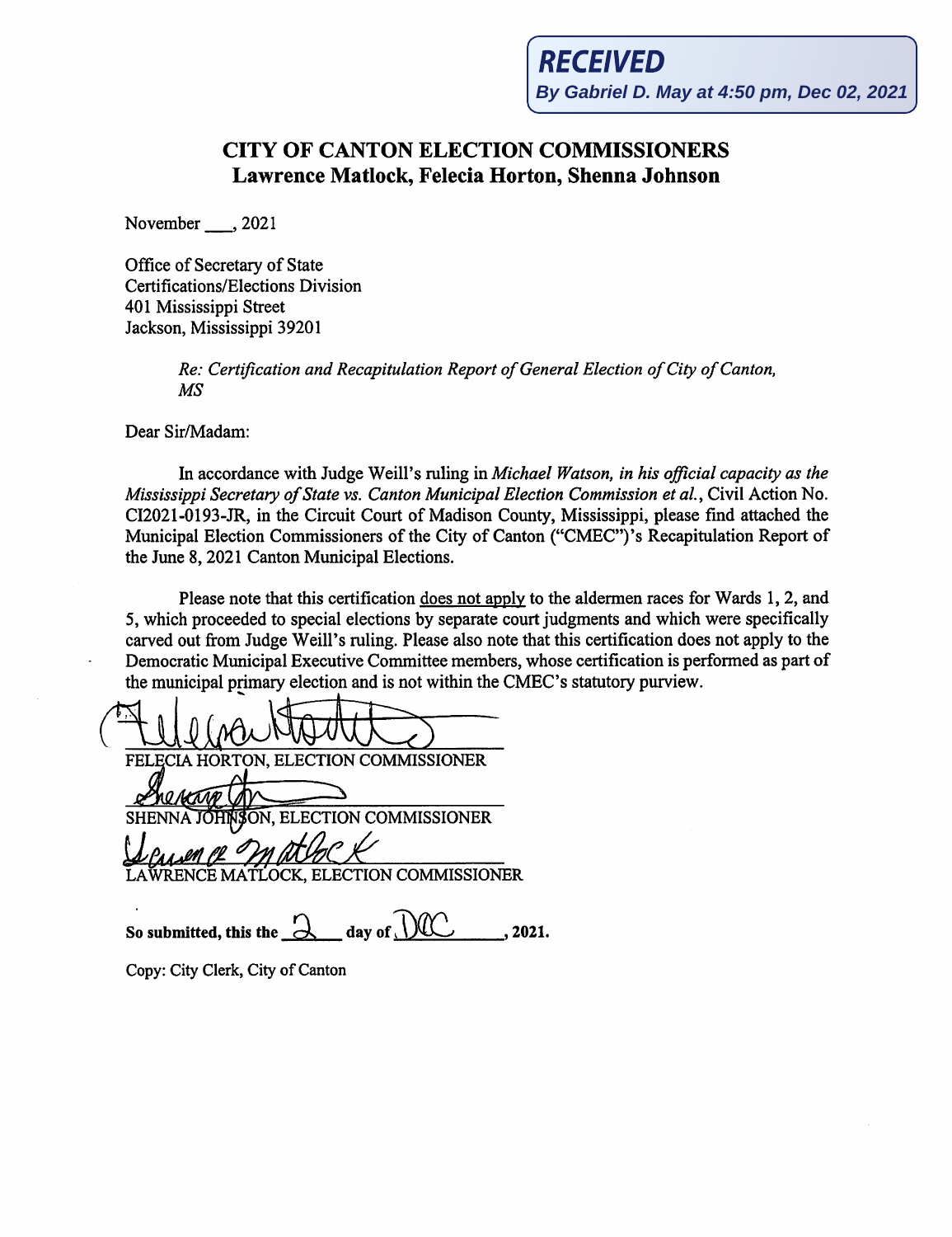## Official Recapitulation **Municipal General Election**

The Municipal Election Officials will prepare three (3) Official Recapitulation Sheets containing the vote of the entire municipality by ward. They wlll forward one copy to Michael Watson, Secretary of State, 401 MISSISSIPPI ST., JACKSON MS 39201, file one copy with the Municipal Clerk, and keep the third copy for their records.

Votes cast In the Municipality of Canton, Mississippi in the June 8th, 2021 Election

Official Recapitulation of votes cast in the Municipal General Election held in the Municipality of Canton, Mississippi on the 8th day of June 2021.

We, the undersigned Municipal Election Officials, hereby certify that the foregoing is a true and complete recapitulation and statement of the results of the Municipal General Election held on the 8th day of June 2021, in the Municipality of Canton, Mississippi, and that the foregoing correctly shows the votes cast for each person and for the office set opposite the respective names at said election.

 $20\Omega$ In testimony whereof, witness our hands this dav of **Official** Offici: **Election Official**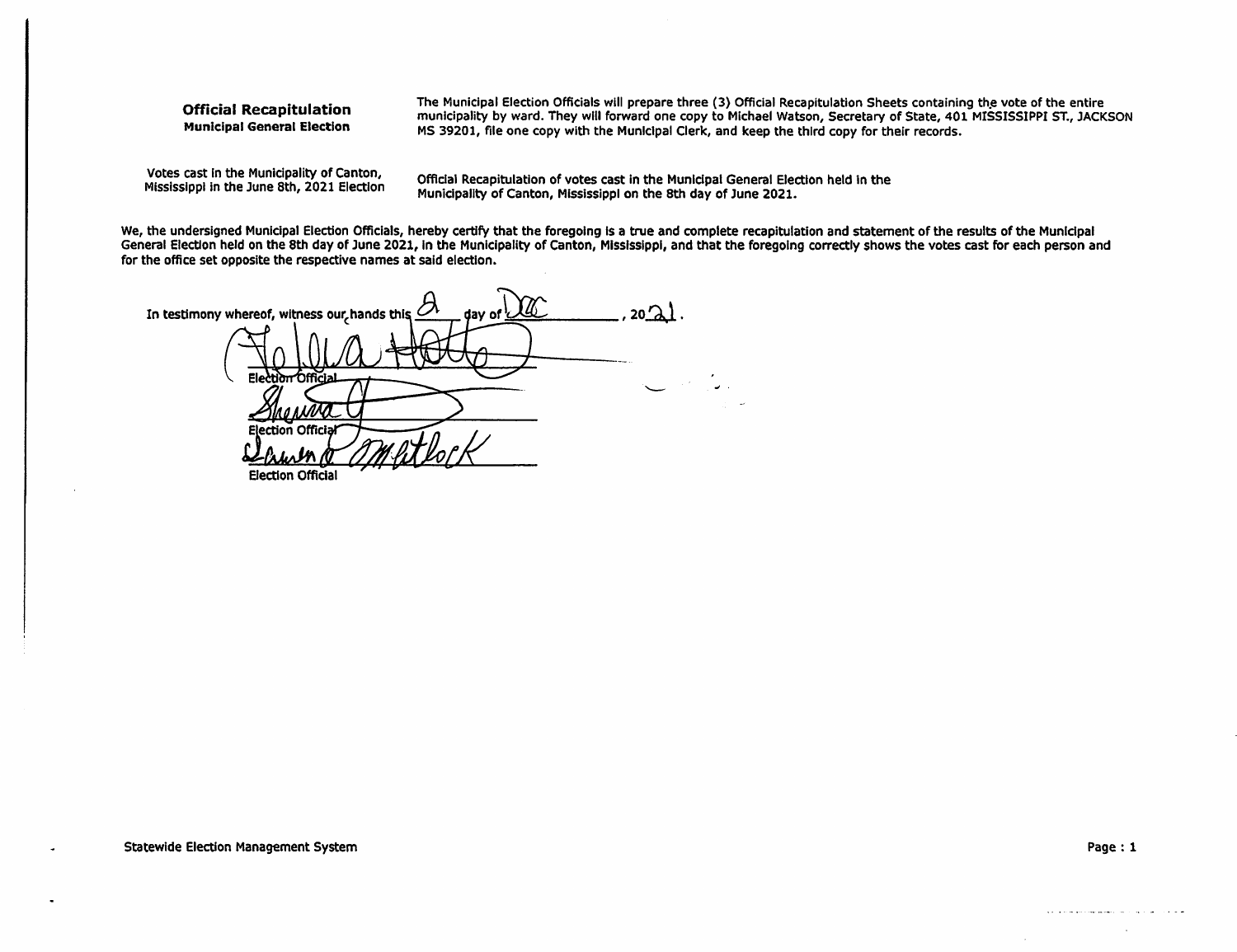| <b>Official Recapitulation</b><br><b>General Election for City of Canton</b>                            | The Municipal Election Officials will prepare three (3) Official Recapitulation Sheets containing the vote of the entire<br>municipality by ward. They will forward one copy to Michael Watson, Secretary of State, 401 MISSISSIPPI ST., JACKSON<br>MS 39201, file one copy with the Municipal Clerk, and keep the third copy for their records.<br>Names of Municipal Precincts |                          |                       |                       |                       |                       |                       |              |  |  |
|---------------------------------------------------------------------------------------------------------|----------------------------------------------------------------------------------------------------------------------------------------------------------------------------------------------------------------------------------------------------------------------------------------------------------------------------------------------------------------------------------|--------------------------|-----------------------|-----------------------|-----------------------|-----------------------|-----------------------|--------------|--|--|
| Votes cast in the Municipality of Canton,<br>Mississippi in the June 8th, 2021 Election<br>Canton-Mayor | Canton City Ward 1                                                                                                                                                                                                                                                                                                                                                               | 2<br>Ward<br>Canton City | w<br>Canton City Ward | 4<br>Canton City Ward | w<br>Canton City Ward | O<br>Canton City Ward | r<br>Canton City Ward | <b>TOTAL</b> |  |  |
| <b>William Truly</b><br>Democrati                                                                       | 100                                                                                                                                                                                                                                                                                                                                                                              | 89                       | 75                    | 97                    | 132                   | 135                   | 111                   | 739          |  |  |
| <b>Charles Chip Matthews</b><br>Republican                                                              | 68                                                                                                                                                                                                                                                                                                                                                                               | 101                      | 131                   | 26                    | 28                    | 44                    | 100                   | 498          |  |  |
| <b>Ganton City Ward 1-Alderman Ward 1</b>                                                               |                                                                                                                                                                                                                                                                                                                                                                                  |                          |                       |                       |                       |                       |                       |              |  |  |
| Colby Welker<br><b>Democrati</b>                                                                        | 126                                                                                                                                                                                                                                                                                                                                                                              | 쒀                        | 쒀                     | ×                     | 계                     | x∣                    | 쒀                     | $+26$        |  |  |
| <b>Canton City Ward 2-Alderman Ward 2</b>                                                               |                                                                                                                                                                                                                                                                                                                                                                                  |                          |                       |                       |                       |                       |                       |              |  |  |
| <b>Rence Truss</b><br><b>Democrati</b>                                                                  | 서                                                                                                                                                                                                                                                                                                                                                                                | $+45$                    | ₩                     | 서                     | <u>хL</u>             | 서                     | ×                     | 145          |  |  |
| Canton City Ward 3-Alderman Ward 3                                                                      |                                                                                                                                                                                                                                                                                                                                                                                  |                          |                       |                       |                       |                       |                       |              |  |  |
| Les A. Penn<br>Democrati                                                                                | xļ                                                                                                                                                                                                                                                                                                                                                                               | Χİ                       | 179                   | χį                    | xl                    | x                     | Χİ                    | 179          |  |  |
| Canton City Ward 4-Alderman Ward 4                                                                      |                                                                                                                                                                                                                                                                                                                                                                                  |                          |                       |                       |                       |                       |                       |              |  |  |
| <b>Markee Blount</b><br>Democrati                                                                       | xl                                                                                                                                                                                                                                                                                                                                                                               | Χļ                       | Χļ                    | 89                    | xl                    | X                     | xl                    | 89           |  |  |
| Canton City Ward 5-Alderman Ward 5                                                                      |                                                                                                                                                                                                                                                                                                                                                                                  |                          |                       |                       |                       |                       |                       |              |  |  |
| Hohn E. Brown<br><b>Democrati</b>                                                                       | ∡Ļ                                                                                                                                                                                                                                                                                                                                                                               | Σ1                       | ₩                     | 서                     | $+44$                 | 쐬                     | ⊻                     | 444          |  |  |
| <b>Canton City Ward 6-Alderman Ward 6</b>                                                               |                                                                                                                                                                                                                                                                                                                                                                                  |                          |                       |                       |                       |                       |                       |              |  |  |
| Monica Johnson Gilkey<br>Democrati                                                                      | x۱                                                                                                                                                                                                                                                                                                                                                                               | X                        | Χļ                    | X                     | X                     | 136                   | X                     | 136          |  |  |
| Canton City Ward 7-Alderman Ward 7                                                                      |                                                                                                                                                                                                                                                                                                                                                                                  |                          |                       |                       |                       |                       |                       |              |  |  |

 $\mathcal{L}_{\text{max}}$  and  $\mathcal{L}_{\text{max}}$ 

 $\Delta$ 

**Statewide Election Management System** 

 $\ddot{\phantom{a}}$ 

 $\mathcal{A}^{\mathcal{A}}$ 

 $\sim$